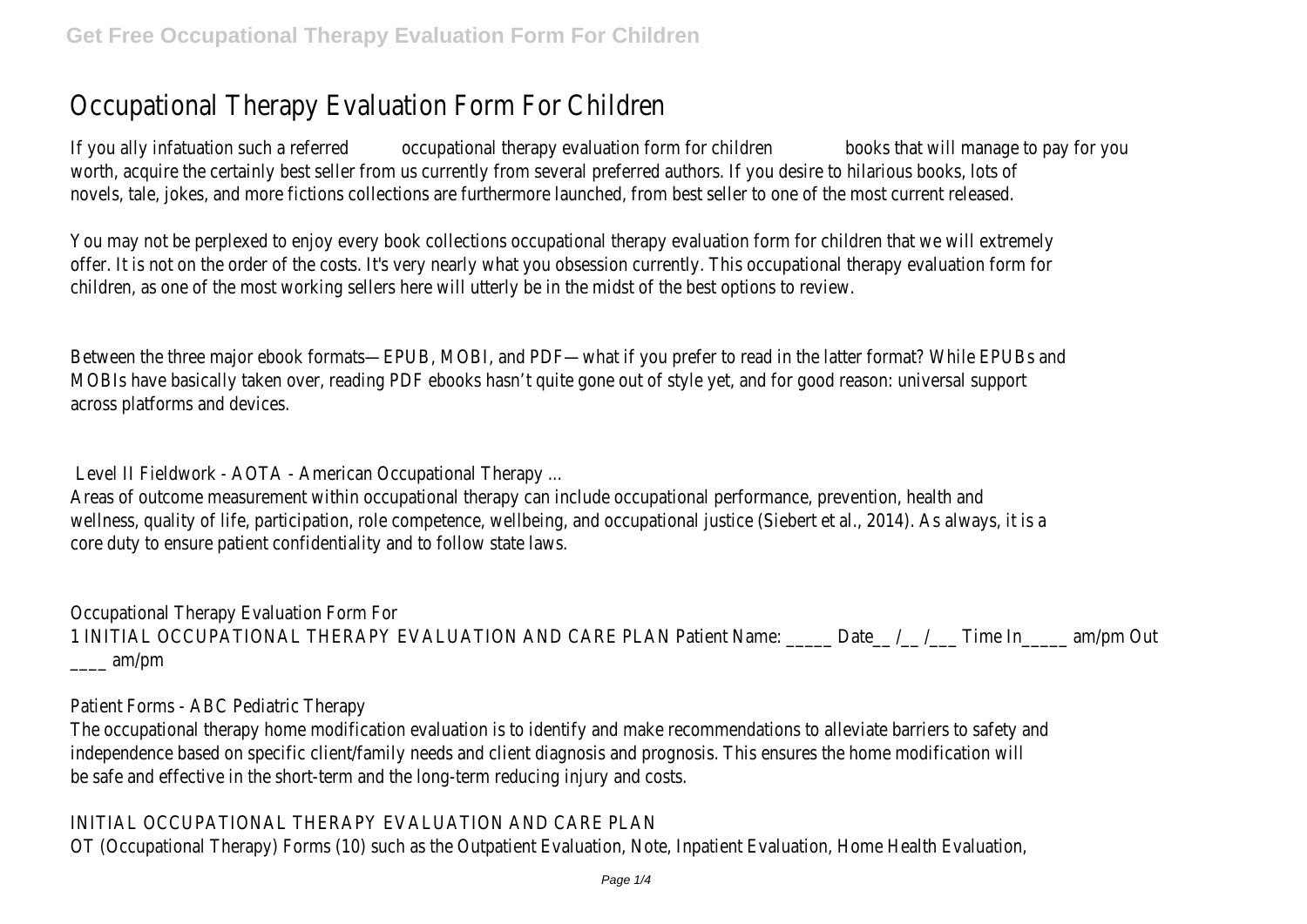Notes, Discharge. The free medical forms for OT below can be modified to fit your small business or OT department.

Home Evaluations – Home Modification Occupational Therapy ...

COE Guidelines for Occupational Therapy Fieldwork Experience - Level II - pdf, 249 kb; Position Paper: Fieldwork Level II and Occupational Therapy Students ; Sample Student /Supervisor Weekly Review Form - pdf, 30 kb; Sample Level II Midterm Feedback Form - pdf, 51 kb; Sample Level II Fieldwork Objectives Form - pdf, 73 kb

Physical, Occupational, and Speech Therapy Services

Determining a patient's occupational therapy needs is an important first step toward providing quality care. Customize this template and use it as a pediatric occupational therapy evaluation form to easily document a child's assessment. Then use the information collected to develop an informed treatment plan. Try it free now!

### Home Safety and Accessibility Assessments - AOTA

I get asked all the time about how to perform a quick and easy occupational therapy screening to help decide if a referral is necessary for skilled occupational therapy services for adults.. I gotcha! and wanted to share one of the educational videos on this topic from the Seniors Flourish Learning Lab titled "How to Perform an Occupational Therapy Screening," as this is one of the questions ...

Pediatric Occupational Therapy Evaluation Form Template ...

A resource handbook for Occupational Therapists supervising students on placement. University of Queensland, Division of Occupational Therapy. Australia.. Fisher, A., Savin-Baden, M. (2002) Modernising fieldwork, part 2: Realising the new agenda. British Journal of Occupational Therapy. 65(6): 275–282.

Occupational Therapy Evaluation - Briggs Healthcare

Form Created by Shelly Starbuck, OTR Handwriting Assessment Activity 47-55 Summary Average Speeds (letters/minute) < 20 20-25 26-33 34-40 41-46 Method of Writing Hand Preference Occupational Therapy Evaluation Letter/Number Legibility 56-65 >65 Word Speed Static Tripod Lateral Tripod Four Fingers Dynamic Tripod Cross Thumb Varied Other ...

### Occupational Therapy Evaluation Handwriting Assessment

The initial review may provide information regarding precautions that need to be adhered to during the occupational therapy process. This background information is usually recorded in the client's occupational therapy chart and on the evaluation form. Figure 12-2 illustrates an example of an evaluation form used in an occupational therapy ...

Occupational Therapy Forms - Small Business Free Forms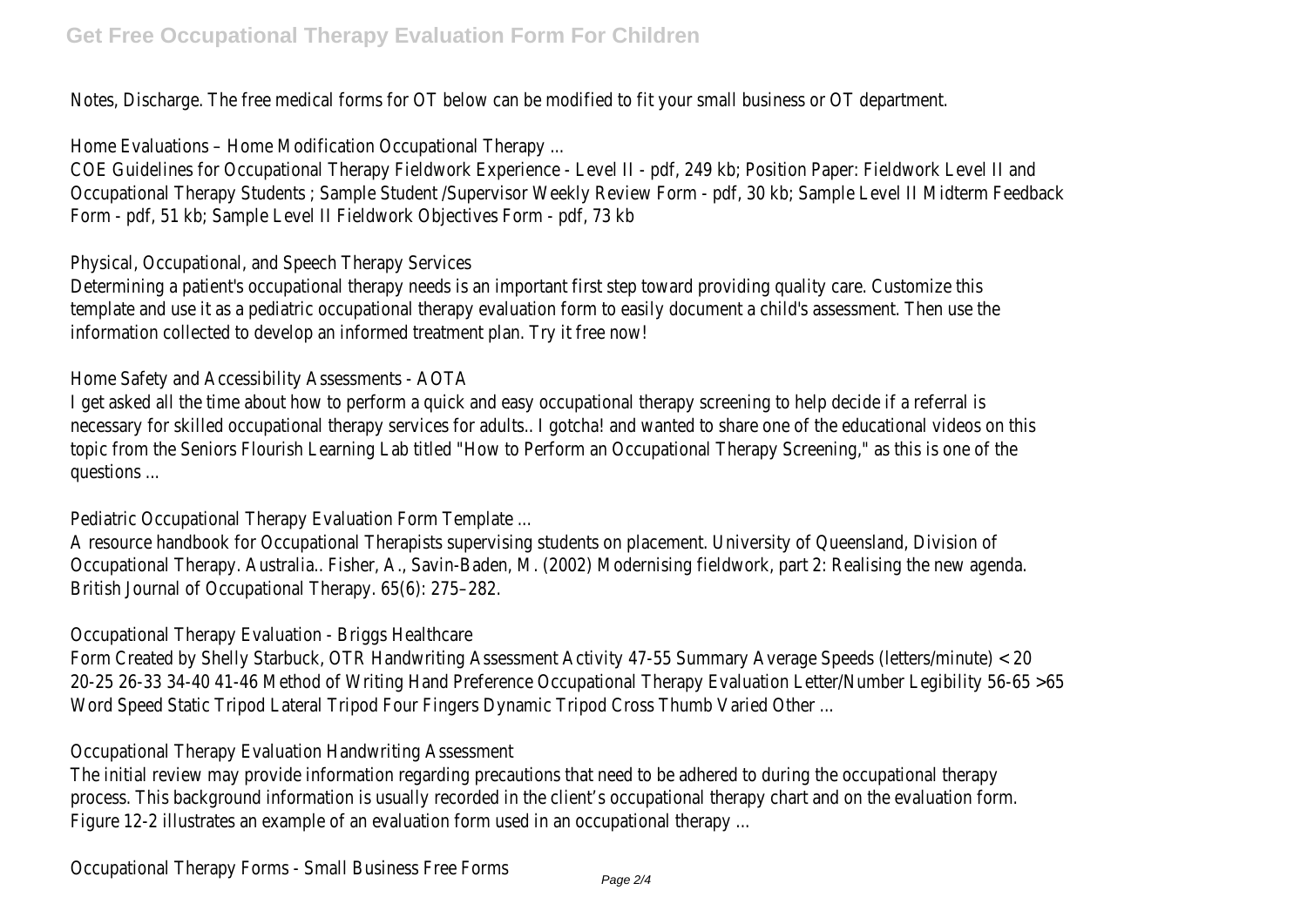INITIAL OCCUPATIONAL THERAPY EVALUATION REPORT Name: Date of Report: DOB: Evaluation Date(s): Last 4 numbers of SS #: Case Manager/Agency: Therapist/Agency/ Contact Info. REFERRAL INFORMATION IDT requests: ?A comprehensive OT assessment that addresses general OT support needs. ? Specific areas of need were mentioned including:

Sample Pediatric Evaluation | Occupational Therapy

Our occupational therapy feeding evaluations are comprehensive! We will also do a general occupational therapy evaluation as well. Filling out all paperwork (sensory questionnaire and the parent interview) prior will help ensure the therapists gets exactly what they need! 0-35 Months. 3 Years and Older. Parent Instruction for Feeding Evaluation

Outpatient OT (Occupational Therapy) Evaluation - Small ...

This evaluation should be completed prior to planning occupational therapy services for the hospice patient. Follow the hospice's guidelines for completing the Occupational Therapy Care Plan and integrating the information into the interdisciplinary plan of care.

Occupational Therapy Process: Evaluation, Intervention ...

? (G0152) Services Performed by a qualified occupational therapist ? (G0158) Services performed by a qualified occupational therapist assistant ? (G0160) Establishment or delivery of a safe and effective occupational therapy maintenance program Select the location where home health services were provided:

Occupational and Speech Therapy Documentation Forms

Robert is a 4-year-old male who has been referred for an occupational therapy evaluation. Robert's mother reported that there were no complications with his birth, and that he has a diagnosis of Sensory Processing Difficulty 782.0 and Pervasive Developmental Disorder 299.9. His current medications may be found in his chart. Subjective:

How to Perform an Occupational Therapy Screening (For ...

MOCA-Montreal Cognitive Assessment Test Form. MEMORY HEALTH MYBRAINTEST . MONTREAL COGNITIVE ASSESSMENT (MOCA) Version 7.1 Original Version VISUOSPATIAL / EXECUTIVE FACE NAME : Education : Sex : Date of birth : DATE : POINTS /5 /3 No points —/1 /3 /2 /2 /6 —/30 Copy cube VELVET

#### OT Evaluation Clinician - Kinnser

evaluation / examination •Establish a treatment program — Specific interventions to be used to treat the patient's needs •(i.e. therapeutic exercise, functional training, manual therapy techniques, adaptive devices / equipment needs, modalities) •Establish anticipated goals, expected outcomes, any predicted level of improvement